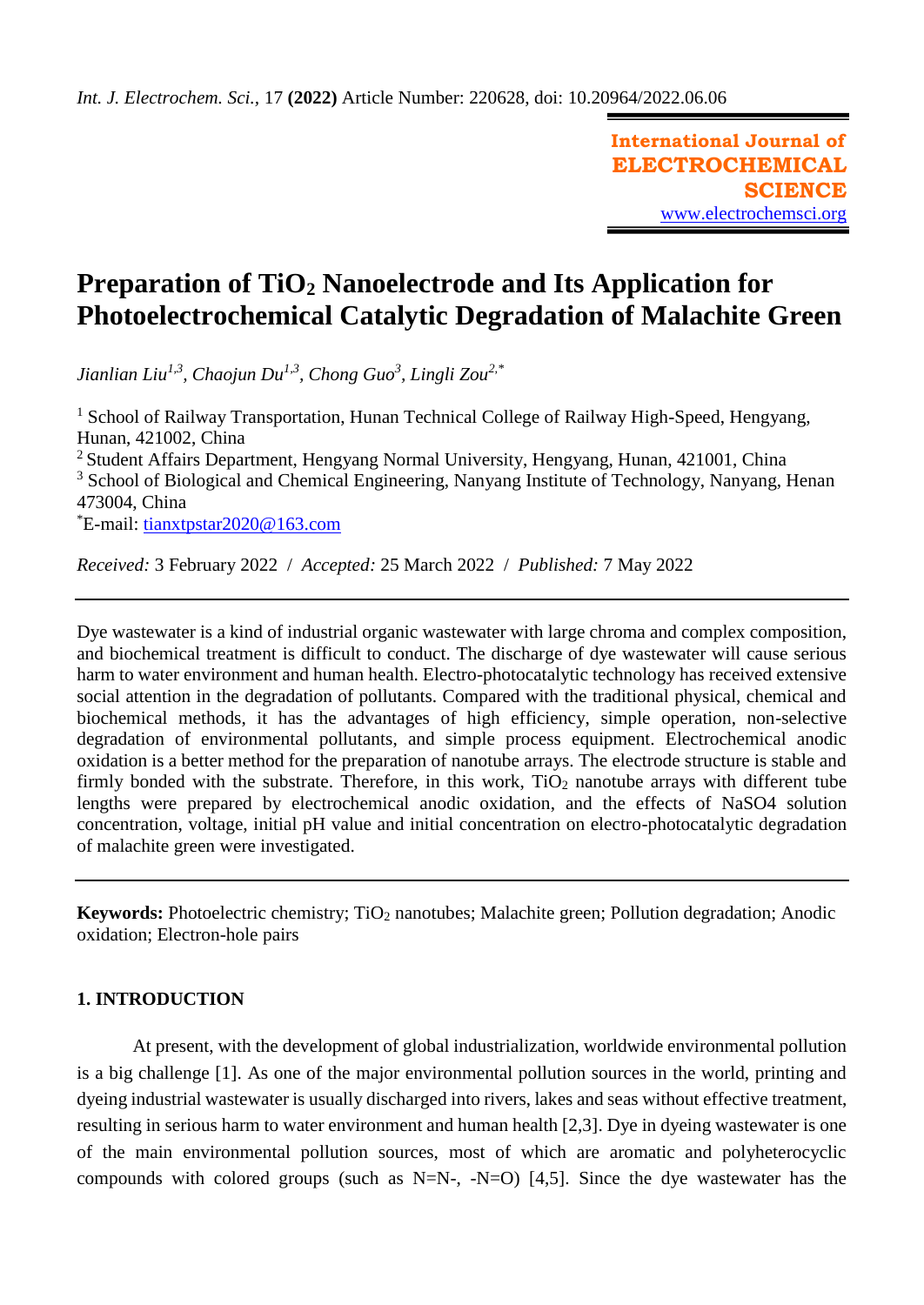characteristics of high organic content, complex composition, and deep chroma and is difficult to biodegrade, it will reduce the transmittance of light and affect the growth of aquatic plants after being discharged to water [6,7]. In addition, wastewater can also hinder its self-purification in the water body. Some dyes accumulated in the environment can generate aromatic amine intermediates under the anaerobic action of microorganisms, bringing about potential environmental risks [8]. Therefore, the removal of dyes has become the primary problem to be solved in the treatment of printing and dyeing wastewater. At present, there are three commonly applied methods to treat dye wastewater, including physical method, chemical method and biological method [9]. Despite that these three methods are of great significance to the treatment of dye wastewater, all of these traditional methods have various defects. Physical treatment is costly and has a narrow application scope, and it is easy to produce a large number of refractory substances [10,11]. Chemical processes may produce toxic by-products and large amounts of sludge, and its operating cost is high. The biological treatment method is not good for chromaticity removal and the dye contaminants cannot be completely degraded. Therefore, to find a kind of efficient, clean dye processing technology with suitable range and low cost has become the current environmental protection goal [12].

Electrochemical oxidation method refers to the electron transfer reaction of organic matter or metal ions in the electrolytic cell on the electrode under the action of electric field [13]. These reactions can make toxic and harmful substances oxidized into non-toxic and harmless substances or become precipitation and gas separated from the solution, thus achieving the purpose of removing pollutants [14,15]. According to different mechanism of oxidation, it can be divided into direct oxidation on and near the anode surface and indirect oxidation away from the electrode surface. Electrochemical oxidation has mild reaction conditions and high energy utilization. The reaction requires less chemical agents, which is a safe, clean and efficient water treatment method [16–18]. However, due to the limitation of electrode materials, electrochemical oxidation degrades organic matter with low efficiency and high energy consumption, which limits its application in practice.

Photocatalytic oxidation method refers to the application of light irradiation on the n-type semiconductor photocatalyst surface (such as  $TiO<sub>2</sub>$ ,  $SnO<sub>2</sub>$ ,  $ZnS$ , WO<sub>3</sub>, etc.), which can prompt the electrons in the semiconductor valence band to be excited to transit to the conduction band [19,20]. Meanwhile, the corresponding holes are generated in the conduction band of the catalyst, thus forming photogenerated electrons and holes in the semiconductor. Photogenerated electrons have strong reducibility and the holes have strong oxidation. ·OH with strong oxidizing ability can be formed by the action of holes and adsorbed water on oxide surface [21]. ·OH can combine, replace, and transfer electrons with organic pollutants to oxidize organic pollutants into simple inorganic substances. Photocatalytic oxidation has a bright advantage in the degradation of organic pollutants in water, especially those pollutants that are difficult to biodegrade [22,23]. However, it is still far away from industrial production for the reason that it cannot fully utilize solar energy and the processing equipment is complex [24–26].

In the research and application of photocatalysis, two obvious problems are presented: 1) The separation and recovery of catalyst powder is difficult [27]; 2) The photocatalytic efficiency is not high due to the high recombination probability of photogenerated electrons and holes. In order to solve these problems, researchers proposed the photoelectric catalytic oxidation technology. The catalyst is fixed on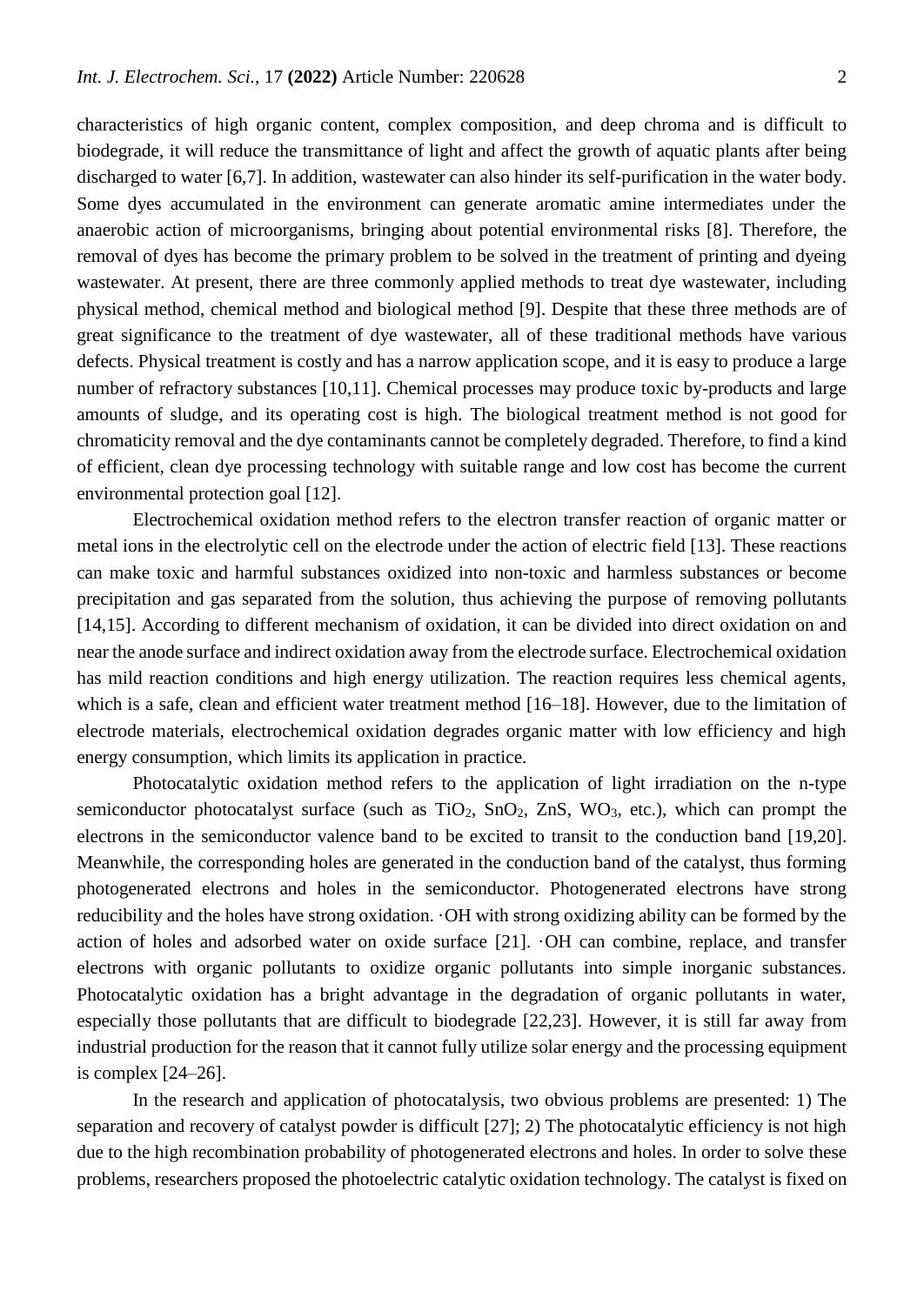a conductive substrate and also acts as a working electrode [28]. The photogenerated electrons are forced to move towards the opposite electrode by anodic voltage and separated from the photogenerated holes, thus improving the photocatalytic efficiency [29].

In this work, nanotube arrays were prepared by anodic oxidation with Ti sheets as substrates. The advantage of  $TiO<sub>2</sub>$  nanotube array is that it is easy to recycle and reuse. The prepared  $TiO<sub>2</sub>$  nanotubes were adopted for electro-photocatalytic degradation of malachite green solution. Different conditions were applied in exploring the best degradation conditions for industrial application.

#### **2. EXPERIMENTAL**

Hydrofluoric acid, perchloric acid, sodium fluoride, phosphoric acid, ammonium fluoride, malachite green and ethylene glycol were purchased with national pharmaceutical reagents. Ti pieces were purchased from Hengye Fengchan Materials Co., LTD.

Electrode pretreatment: the titanium foil with a thickness of 0.15 cm was cut into Ti sheets with a width of 15 cm and a width of 1.5 cm. After being ground and mechanically polished with 1#, 3# and 6# sandpaper, the surface became smooth. After ultrasonic oscillation cleaning, the Ti sheet was immersed in 0.1 M HClO<sub>4</sub> + 0.02 M NaF solution and chemically polished for 30 s. The cleaned Ti sheets were placed in the air to dry naturally.

Constant potential oxidation: constant potential oxidation was conducted with two electrode system. The working electrode and counter electrode were titanium and platinum, respectively. All experiments were carried out at room temperature. The electrolytic cell was filled with about 80 mL 0.15 M NH<sub>4</sub>F + 0.5 M H<sub>3</sub>PO<sub>4</sub>, V(water) : V(ethylene glycol) =3:7 electrolyte. 20 V was adopted for electrochemical etching. The whole process of the experiment continued under magnetic agitation. After the electrochemical etching, the electrodes were removed and the surface was slowly washed with distilled water before the next step of heat treatment.

Heat treatment: the prepared Ti nanotubes in the above step was placed under a muffle furnace for high temperature calcination. The temperature was increased from room temperature to 500℃ at a rate of 5 °C/min. After 3 h of constant calcination,  $TiO<sub>2</sub>$  nanotube electrodes were formed and cooled to room temperature naturally for further use. The  $TiO<sub>2</sub>$  nanotube electrodes prepared by 1, 2, 3 and 4 h electrochemical etching were denoted as  $TiO<sub>2</sub>-1$ ,  $TiO<sub>2</sub>-2$ ,  $TiO<sub>2</sub>-3$  and  $TiO<sub>2</sub>-4$ .

The photochemical test was performed by CHI760E. The nanotube electrode, saturated calomel electrode and platinum electrode were applied as working electrode, reference electrode and contrast electrode respectively. In the photoelectric test experiment, xenon lamp of 500W was adopted as the simulated sunlight source.

#### **3. RESULTS AND DISCUSSION**

The change of current with time under constant potential was first studied in this work, which can reflect the change of current in electrochemical reaction and the electron transfer on the surface of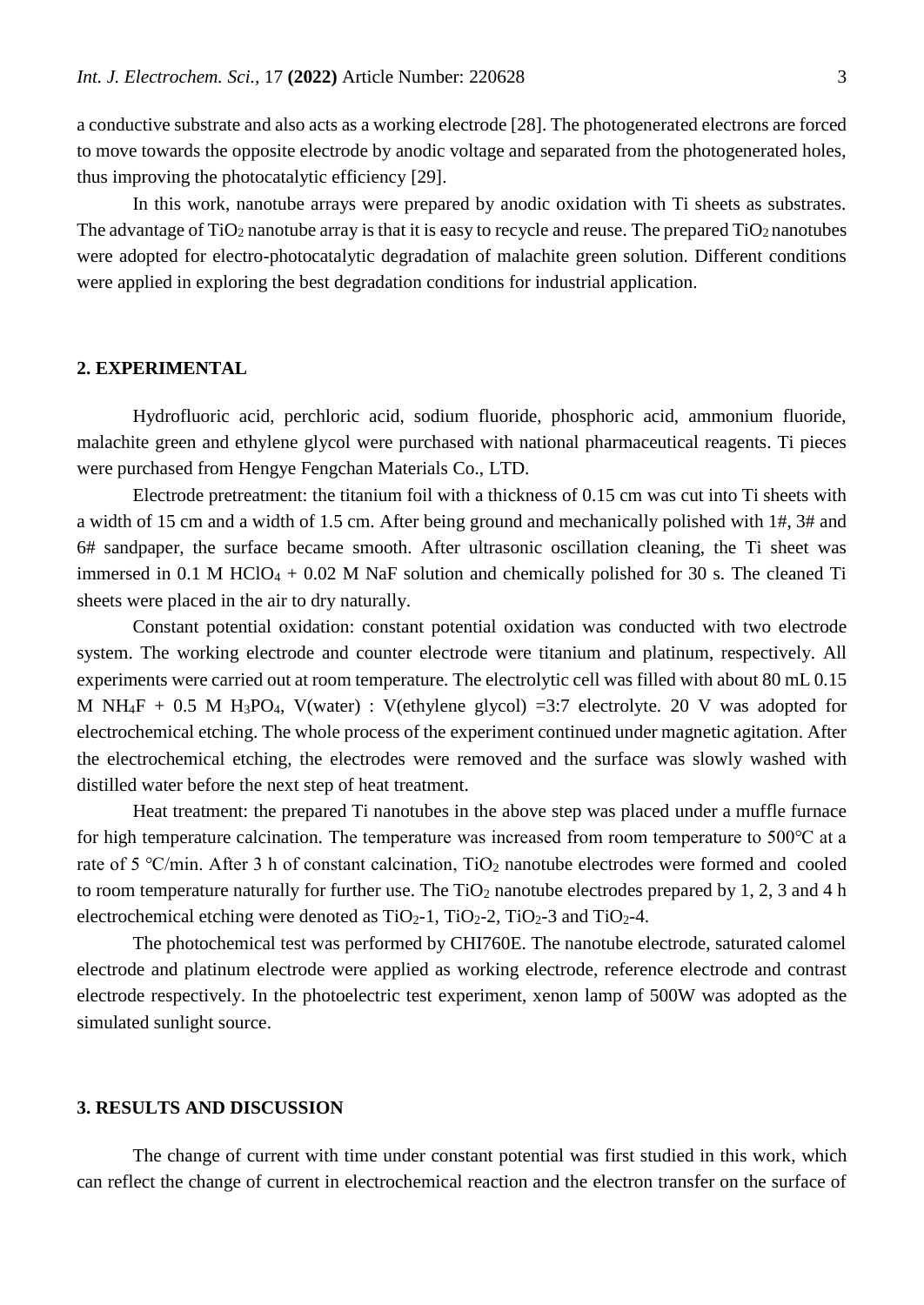the nanotube electrode. Figure 1 shows I-T curves of photocurrent response of  $TiO<sub>2</sub>$  nanotubes in dark and bright state transients in 1 M NaOH solution. As can be seen from the figure, the current of each TiO<sup>2</sup> nanotube electrode in the dark state is almost 150 μA, and after the application of voltage and light, the electrode samples all produce obvious photocurrent response, indicating that the prepared nanotube has good photoresponse performance.



**Figure 1.** Full illumination I-T curves of TiO<sub>2</sub>-1, TiO<sub>2</sub>-2, TiO<sub>2</sub>-3 and TiO<sub>2</sub>-4 in 1 M NaOH solution with light-on and light-off.

Figure 2 shows the I-T curves of different nanotubes illuminated in malachite green. It can be seen that TiO<sub>2</sub>-3 presented the strongest current model, the reason for which may be that electrodes with different morphologies have different photophysical carrier generation abilities [30,31].



**Figure 2.** Full illumination I-T curve of malachite green degradation by different  $TiO<sub>2</sub>$ -1,  $TiO<sub>2</sub>$ -2,  $TiO<sub>2</sub>$ -3 and TiO<sub>2</sub>-4 during the light-on and light-off cycles in  $0.01M$  Na<sub>2</sub>SO<sub>4</sub>.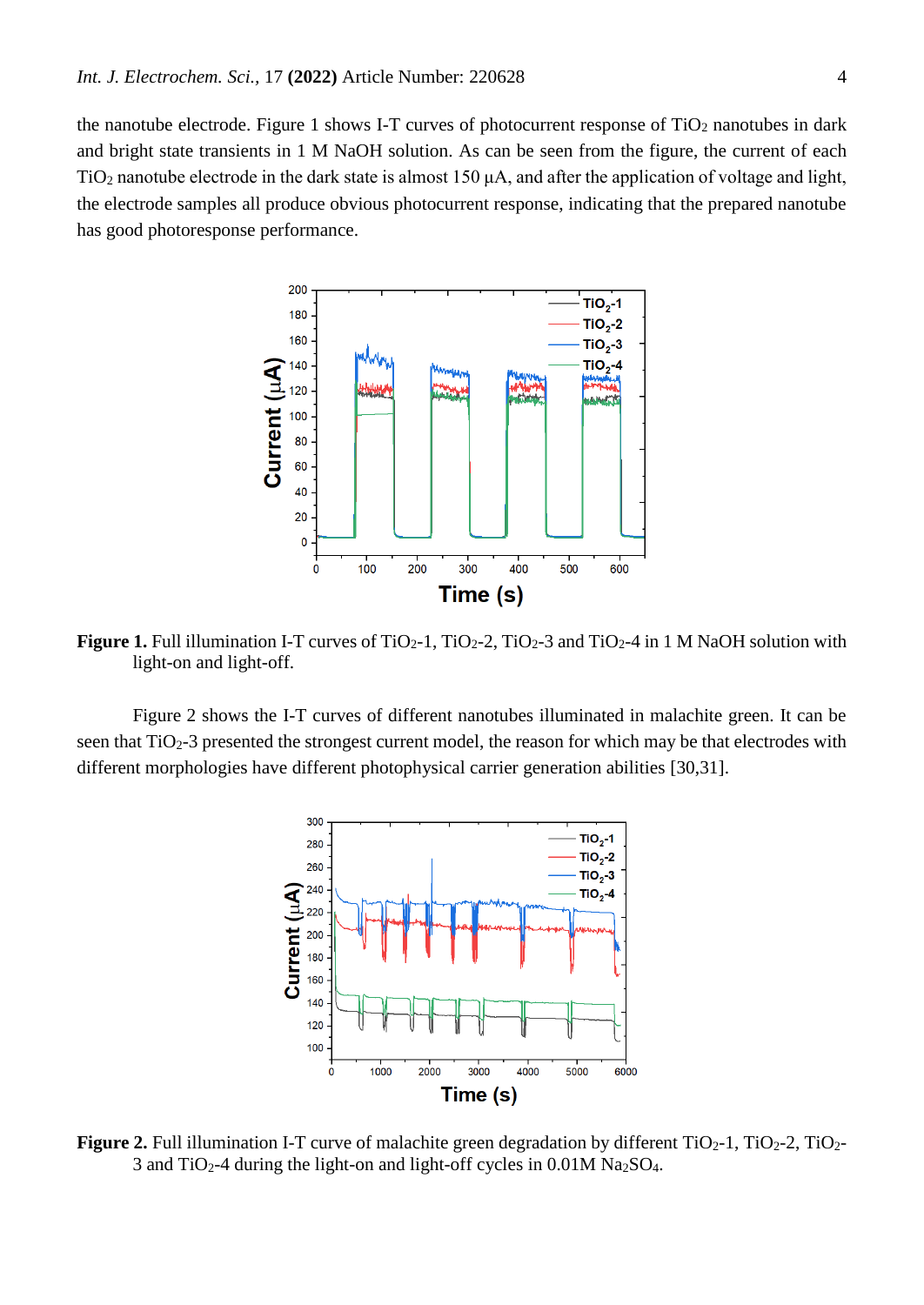#### *Int. J. Electrochem. Sci.,* 17 **(2022)** Article Number: 220628 5

Electrochemical impedance spectroscopy (EIS) is a common electrochemical analysis method, which has a wide measurement range and has been adopted for the study of electrode surface phenomena [32,33]. In addition, EIS can obtain more information about the dynamic parameters and interface structure of the electrode performance, thus revealing the relationship between the transport characteristics of photogenerated carriers and the electro-photocatalytic activity of semiconductor materials [34]. Figure 3 shows the EIS curves of malachite green degradation with different nanotube electrodes under full illumination. It can be noted from the figure that the radius of capacitive arc is  $TiO<sub>2</sub>-1>TiO<sub>2</sub>-4>TiO<sub>2</sub>-2>TiO<sub>2</sub>-3$ . According to the principle of EIS spectrum, the radius is positively correlated with the resistance, which means that the radius is negatively correlated with the photocurrent, thus the photocurrent corresponding to each nanotube electrode is  $TiO_2-3>TiO_2-2>TiO_2-4>TiO_2-1$ .



**Figure 3.** EIS curves of TiO<sub>2</sub>-1, TiO<sub>2</sub>-2, TiO<sub>2</sub>-3 and TiO<sub>2</sub>-4 in malachite green solution (0.01M Na<sub>2</sub>SO<sub>4</sub>).



**Figure 4.** Removal rate of TiO<sub>2</sub>-1, TiO<sub>2</sub>-2, TiO<sub>2</sub>-3 and TiO<sub>2</sub>-4 on degradation of malachite green (0.01M)  $Na<sub>2</sub>SO<sub>4</sub>$ ).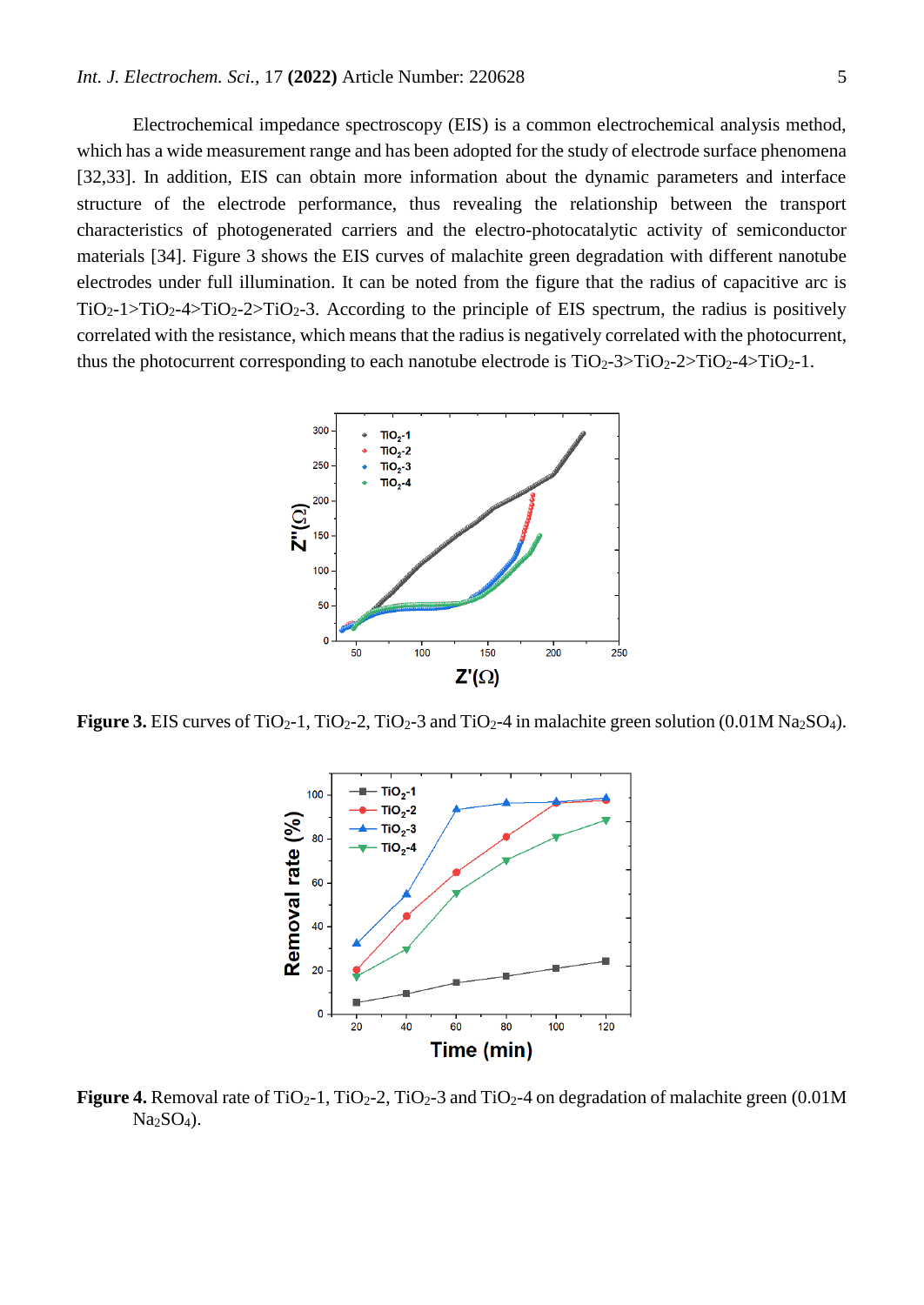The initial concentration of malachite green degradation is 15 mg/L. The concentration of Na2SO<sup>4</sup> is 0.01 M. Figure 4 shows the effect of four different nanotube electrodes on the degradation of malachite green. The figure presents that the removal rate of malachite green is only 14.6% after  $TiO<sub>2</sub>$ -1 for 60 min.

The removal rate of malachite green with  $TiO<sub>2</sub>$ -2 is about 65.0%, while the removal rate of malachite green is up to 93.6% after the electro-photocatalytic activity of  $TiO<sub>2</sub>$ -3 for 60 min. However, the removal rate of malachite green decreases to 55.7% after the electro-electro-photocatalytic activity of TiO<sub>2</sub>-4 for 60 min. The possible reasons for the excellent performance of TiO<sub>2</sub> nanotube electrode are as follows :1) photogenerated electrons and hole pairs are generated in the photocatalyst under the condition of light, and the applied voltage is conducive to the transfer of photogenerated electrons in the electro-photocatalytic process to the opposite electrode [35,36]. This process reduces the recombination probability of photogenerated electron-hole pairs produced by  $TiO<sub>2</sub>$  and increases the amount of  $\cdot OH$ produced in the electro-photocatalytic process [37]. 2) The chemical capture of photogenic electrons generated by the electrolytic water side reaction generates  $O_2$ . It can not only be directly used for oxidative degradation of malachite green, but also further react to produce ·OH [38].

In the electro-photocatalytic process, electrolyte concentration mainly affects the degradation of malachite green by affecting the conductivity of the solution, hence it is necessary to choose the concentration of electrolyte solution reasonably [39]. Anhydrous Na2SO<sup>4</sup> was selected as electrolyte in this experiment in order to exclude the active species with strong oxidation ability formed by chloride ion plasma in the electro-photocatalytic process, thus interfering with the experimental results of electrophotocatalytic experiment [40]. Under the condition that the initial concentration of malachite green is 15 mg/L, the  $TiO<sub>2</sub>$ -3 is used as the working electrode, and the voltage is 10V. Table 1 compares this material with several similar electrodes adopted for malachite green degradation.

| Electrode materials Degradation |       | time Malachite         |  | green Degradation  | Reference |
|---------------------------------|-------|------------------------|--|--------------------|-----------|
|                                 | (min) | concentration $(mg/L)$ |  | efficiency $(\% )$ |           |
| <b>FTO</b>                      | 20    | 10                     |  | 97.67              | [41]      |
| PbO <sub>2</sub>                | 90    | 15                     |  | 99.6               | [42]      |
| $TiO2-3$                        | 60    |                        |  | 93.6               | This work |

**Table 1.** Electrochemical degradation of malachite green using different electrode materials.

The influence of Na2SO<sup>4</sup> solution with different concentrations on the electro-photocatalytic degradation of malachite green was investigated in this study. As shown in Figure 5, the degradation rate of malachite green increases with Na<sub>2</sub>SO<sub>4</sub> concentration from 0.005 M to 0.03 M. When the concentration of Na2SO<sup>4</sup> is 0.03 M, the degradation rate reaches the maximum. The degradation rate of malachite green begin to decrease with the increase of electrolyte concentration. This trend may be resulted from the following two aspects: firstly, it can be explained by the mechanism of electrolyte diffusion and migration. Increasing the concentration of electrolyte essentially increases the conductivity of solution [43,44]. When  $Na<sub>2</sub>SO<sub>4</sub>$  concentration is low, the ionic concentration of the solution is very low, which makes the current leading to the solution small and electrochemical reactions less likely to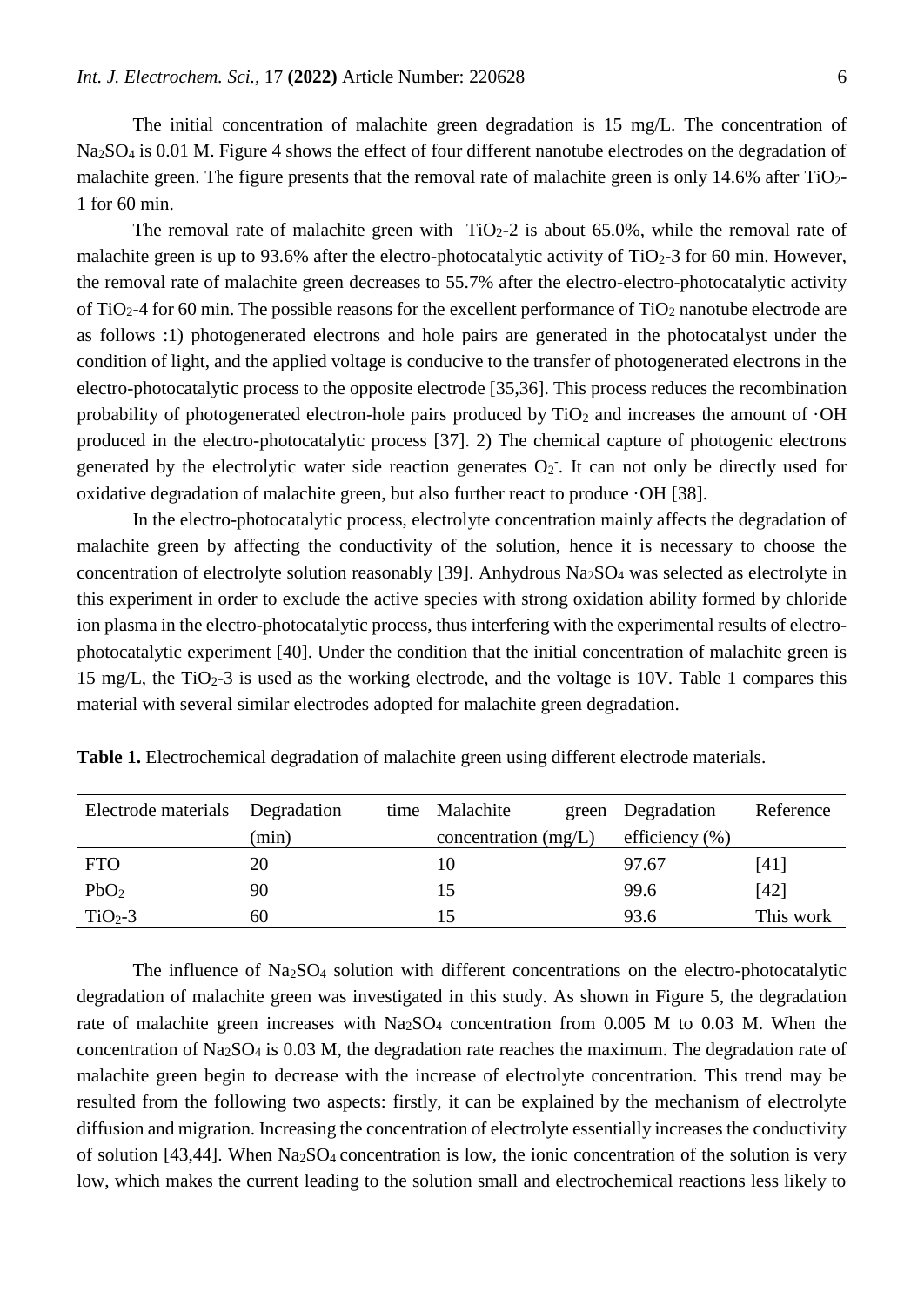occur. As the concentration of Na2SO<sup>4</sup> increases, the concentration of ions in the solution increases, and so does the current [45], which is beneficial to the promotion of electrochemical direct oxidation and the production of active substances, thus increasing the degradation rate of malachite green. When the electrolyte concentration increases to a certain degree, the bypass current in the reaction system increases if the electrolyte concentration continues to increase. In the meantime, the side reaction of electrolysis is intensified, and the adsorption competition between  $Na<sub>2</sub>SO<sub>4</sub>$  and malachite green on the electrode surface increases [46]. Malachite green is less adsorbed to the electrode surface. In addition, excessive current results in dissolution of the active component from the particle electrode. Therefore, the increasing concentration of Na<sub>2</sub>SO<sub>4</sub> decreases the treatment effect. Secondly, despite that the addition of electrolyte can increase the conductivity of the solution, the electrochemical oxidation efficiency increases. However, many researchers believe that  $SO_4^2$  can capture H<sup>+</sup> or  $\cdot$ OH to produce  $SO_4$  under light. The weak oxidation of SO<sub>4</sub> is not sufficient to degrade malachite green. As a result, excessive  $SO_4^2$  can inhibit malachite green degradation. In a certain concentration range, the concentration of  $SO_4$ <sup>-</sup> increases with the concentration of  $SO_4^2$  in the solution. Therefore, when the concentration of Na<sub>2</sub>SO<sub>4</sub> gradually increases, the electro-photocatalytic degradation can first rise to a certain degree, and then begin to decrease.



**Figure 5.** Effect of Na<sub>2</sub>SO<sub>4</sub> concentration on electro-photocatalytic degradation of malachite green  $(0.01M \text{ Na}_2\text{SO}_4)$  using TiO<sub>2</sub>-3.

Applied voltage is an important factor affecting wastewater treatment with electrochemical oxidation technology. It is the original driving force for electrochemical oxidation reactions. Most theories hold that electrochemical oxidation degradation of organic compounds includes direct electrochemical oxidation and indirect electrochemical oxidation. In the direct electrochemical oxidation process, when the voltage is greater than the redox potential of the reactant, the redox reaction of gaining and losing electrons takes place. Generally, the higher the voltage is, the more it is conducive to the electrolytic reaction [47–50]. In the indirect electrochemical oxidation process,  $\cdot$ OH, H<sub>2</sub>O<sub>2</sub>, O<sub>3</sub> and Cl<sub>2</sub>/ClO<sup>-</sup> are strongly oxidizing active substances. Through the reaction of these active substances and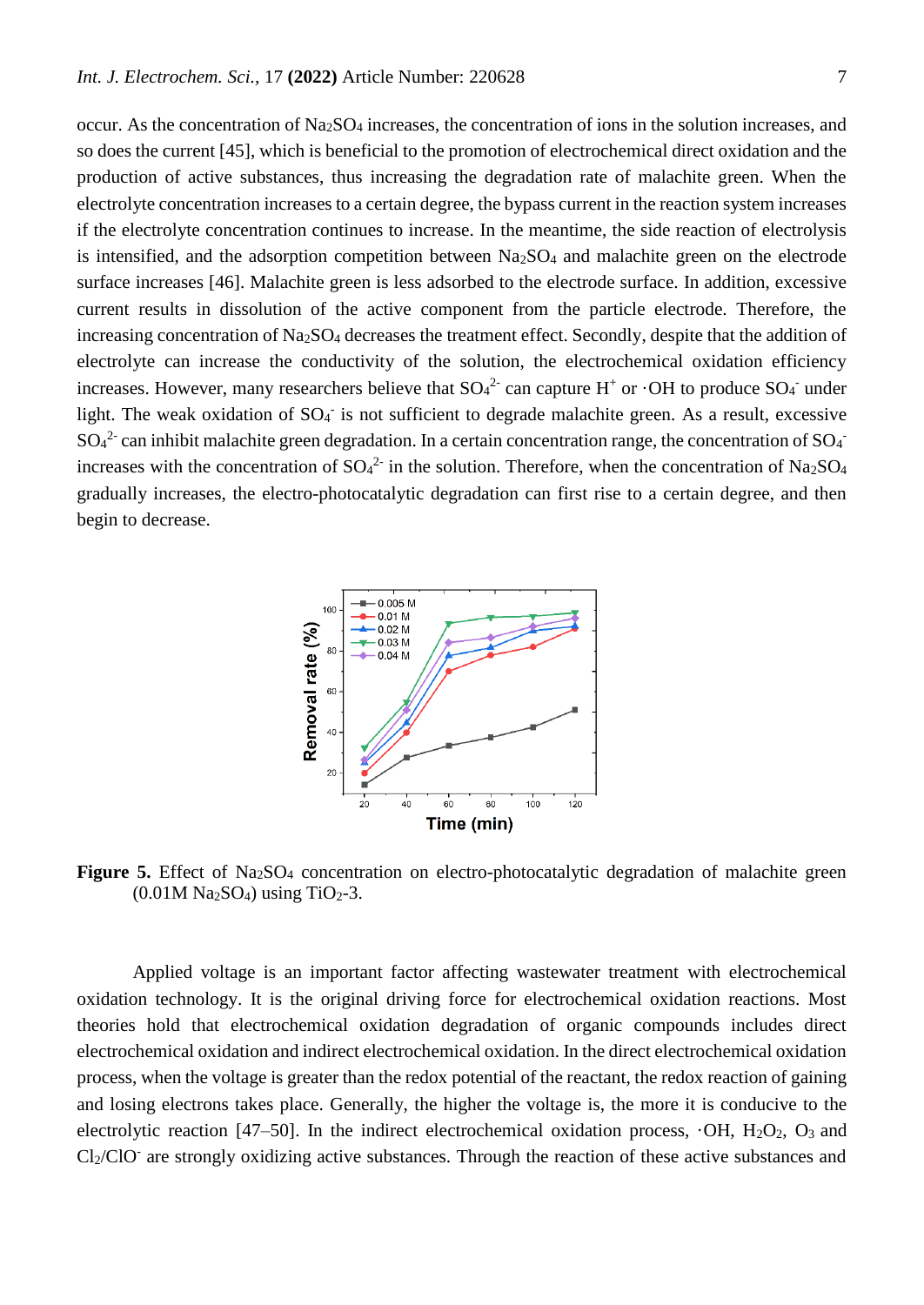organic matter in water, the organic matter is completely oxidized into small molecular organic matter or inorganic matter [51–54].

The applied voltage can not only provide driving force for direct electrolysis of organic pollutants, but also promote the separation of photoelectron-hole pairs generated by the photocatalyst on the surface of the electrode during the illumination reaction. Hence the applied voltage is a key factor affecting the electro-photocatalytic degradation rate. Therefore, in this study, the effect of applying different applied voltages on the photoelectric degradation of malachite green was investigated, and the results are shown in Figure 6. It can be found from the figure that when the applied voltage increases from 4 V to 8 V, the photoelectric degradation rate of malachite green increases with the voltage. The possible reason for this phenomenon is that the effective working electrode area increases with the voltage[55–57]. The direct and indirect electrochemical oxidation of organic pollutants on the electrode surface can be enhanced. Increasing the voltage is also beneficial to the promotion of the separation of photoelectron-hole pair and the improvement of the reaction rate of electro-photocatalytic malachite green. However, when the voltage exceeds 8 V and continues to rise, the photoelectric degradation rate of malachite green continues to increase but begins to decrease, the reason for which may be that the number of photoelectron-hole pairs is fixed as the light intensity is fixed. When the voltage increases to a certain value, the photogenerated electrons and holes are sufficiently separated to form a saturated photocurrent. At this time, increasing the voltage will not increase the degradation rate, but will aggravate the side reaction of anodic oxygen evolution and cathodic ammonia evolution [58]. A large number of bubbles produced affect the adsorption of malachite green on the electrode surface, and inhibit the reaction rate of photoelectricity degradation of rhodamine.



**Figure 6.** Effect of applied voltage on electro-photocatalytic degradation of malachite green  $(0.01M)$  $Na<sub>2</sub>SO<sub>4</sub>$ ) using TiO<sub>2</sub>-3.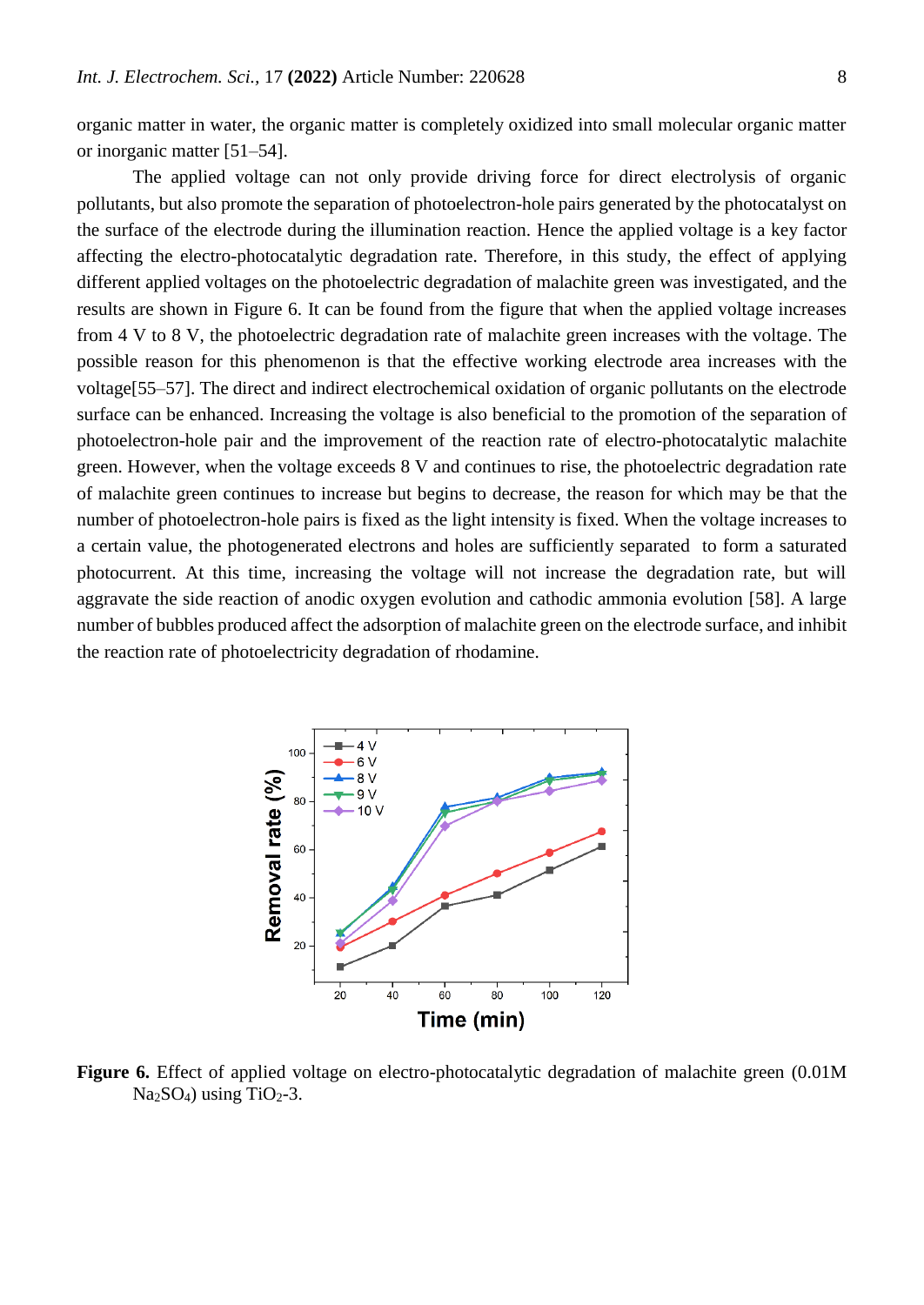

**Figure 7.** Effect of initial pH on electro-photocatalytic degradation of malachite green (0.01M Na<sub>2</sub>SO<sub>4</sub>) using TiO<sub>2</sub>-3.

pH value is also a key factor in electro-photocatalytic degradation of organic matter, and the influence of electro-photocatalytic reaction is a very complex process. It is generally believed that in the electro-photocatalytic process, the influence of pH value is mainly manifested in the following two aspects: on the one hand, pH value affects the charge on the  $TiO<sub>2</sub>$  surface and the ionic morphology of organic compounds, thus affecting the adsorption and desorption capacity of organic compounds on the electrode surface [59–61]. On the other hand, pH value can affect the migration of photocarriers and the formation of active groups in the photocatalytic reaction. Figure 7 illustrates the effect of different pH values on photoelectrochemical degradation of malachite green.

As shown in Figure 7, under acidic conditions ( $pH = 3-7$ ), the photoelectric degradation rate of malachite green decreases with the increase of pH value from 3 to 7. Under alkaline condition ( $pH = 7$ -11), the photoelectric degradation rate of malachite green accelerates with the increase of pH value. The possible reason for this fact is that pH value affects the form of malachite green, and further affects the adsorption of malachite green on the electrode surface [62]. On the other hand, pH value affects the formation of active substances in the system.

Figure 8 shows the effect of different initial concentrations on electro-photocatalytic degradation of malachite green. According to the figure, when the initial concentration of malachite green is 15 mg/L, the degradation rate reaches the maximum, and the removal rate reaches 92.2% after 60 min. Excessively low or high concentration will reduce the removal rate. The reasons for this phenomenon may be as follows: firstly, there are certain active sites on the electrode surface, and the degradation reaction generally occurs at these active sites. Under the condition of low initial concentration of malachite green, the active site can not completely be bound to malachite green. The electro-photocatalytic degradation efficiency of malachite green is low due to the residual active sites. With the increase of malachite green concentration, the adsorption of malachite green on the active site reaches saturation at a certain value, and the degradation rate is the maximum at this time. When the concentration of malachite green continues to increase, malachite green accumulates on the electrode surface, resulting in the reduction of the active site. Therefore, increasing the concentration will not increase the degradation rate.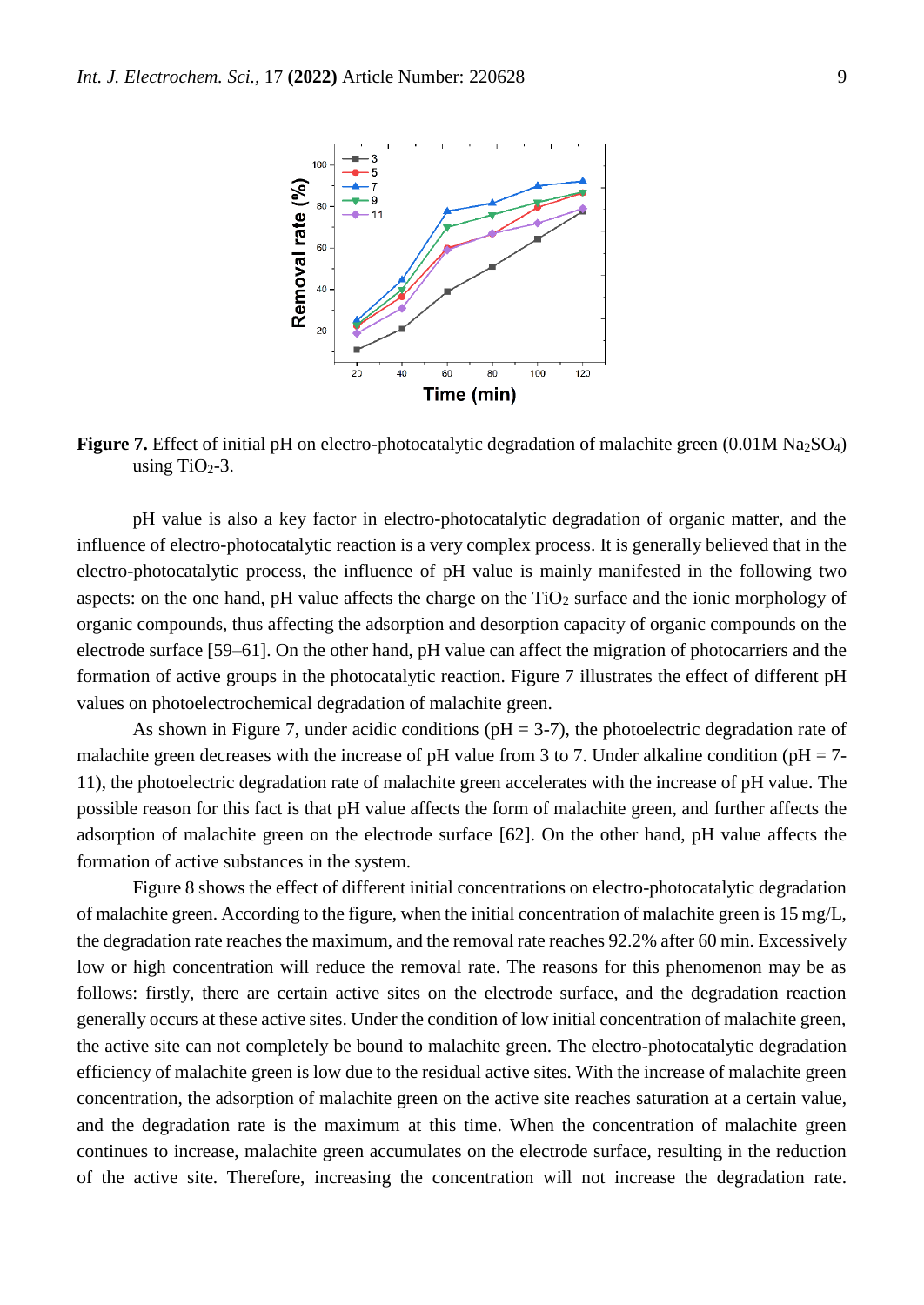Secondly, with the increase of malachite green concentration, the light transmittance of malachite green solution decreases, and the light energy reaching the electrode surface decreases. The reduction of photoelectron-hole pair yield is not conducive to the formation of surface active substances, such as free radicals, thus reducing the electro-photocatalytic degradation rate.



**Figure 8.** Effect of initial concentration on electro-photocatalytic degradation of malachite green (0.01M  $Na<sub>2</sub>SO<sub>4</sub>$ ) using TiO<sub>2</sub>-3.

### **4. CONCLUSION**

TiO<sup>2</sup> nanotube electrode was prepared by electrochemical anodic oxidation in this work. According to the photocurrent response and EIS of TiO<sub>2</sub> nanotubes in the light-dark transient process, it can be concluded that  $TiO<sub>2</sub>$  nanotubes deposited for 3 h have better photoelectric response performance. Afterwards, the electro-photocatalytic degradation of malachite green was carried out with  $TiO<sub>2</sub>$ nanotubes deposited for 3 h. Electrolyte concentration mainly affects the degradation effect of malachite green through the change of the solution conductivity. The experimental results indicate that when malachite green is in the process of electro-photocatalytic degradation, there is an optimal value of electrolyte concentration, excessively high or low electrolyte concentration will weaken the photocatalytic effect to a certain extent. In the electro-photocatalytic reaction system, the applied voltage is mainly the driving force of electrode polarization and the photoelectron-hole pair separation. The electro-photocatalytic degradation of malachite green can be improved by increasing the applied voltage of electrolytic cell. However, overly high voltage will aggravate the side reaction and accelerate the oxidation of electrode, thus affecting the degradation effect. The degradation rate of malachite green is higher in acidic condition and alkaline condition, but the degradation rate of malachite green in acidic condition is higher than that in alkaline condition, the reason for which is that on the one hand, pH value affects the form of malachite green, thus affecting the adsorption of malachite green on the electrode surface, while on the other hand, pH value affects the formation of active substances in the system.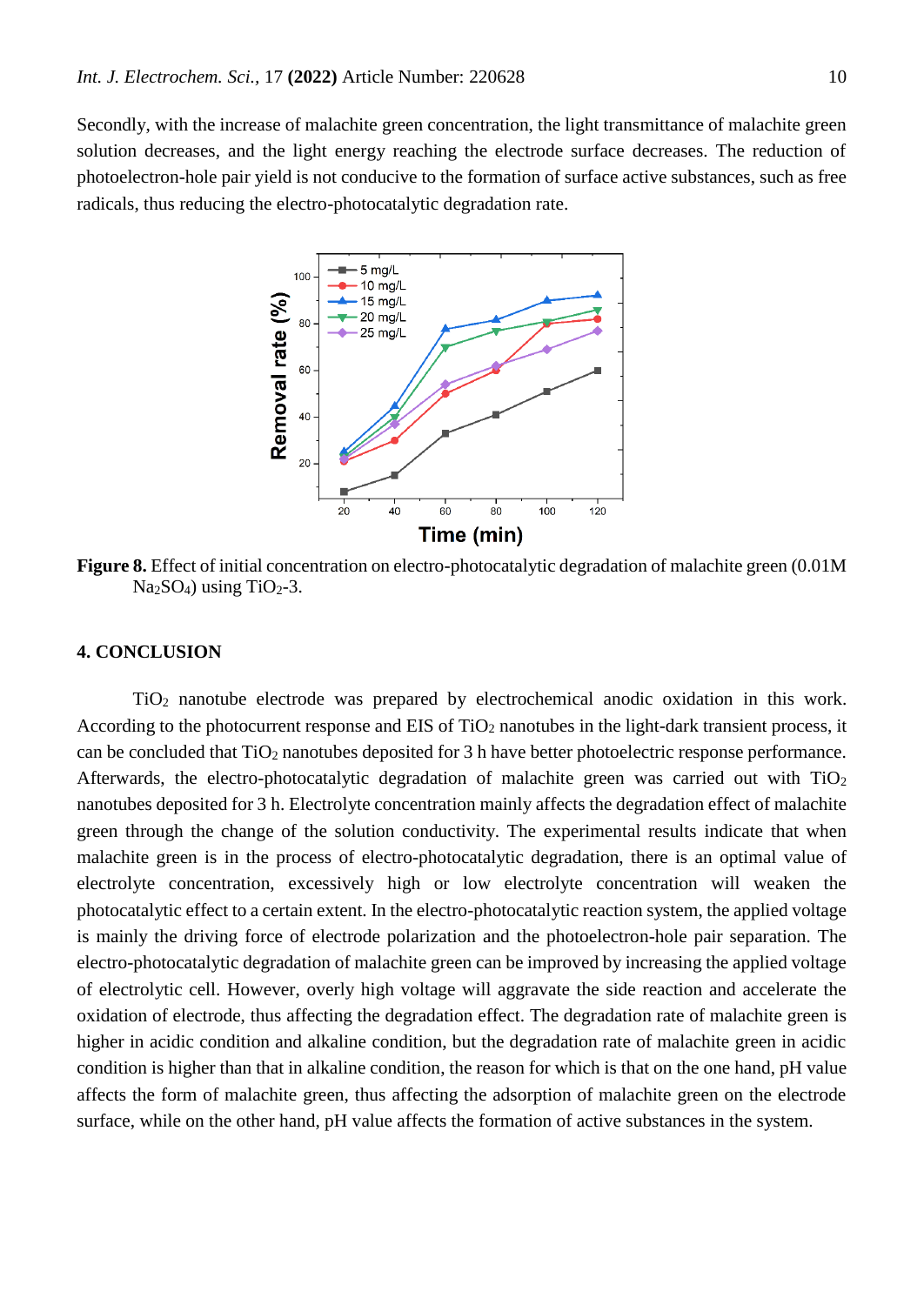#### ACKNOWLEDGMENTS

This work was supported by (1) the Education Department of Henan Province (Project #20B530004); (2) Nanyang Science and Technology Bureau (Project #JCQY004); and (3) Nanyang Key Laboratory of Catalytic Functional Materials; (4) Interdisciplinary Sciences Project, Nanyang Institute of Technology

## **References**

- 1. S. Zhao, H. Zhu, Z. Wang, P. Song, M. Ban, X. Song, *Chemical Engineering Journal*, 353 (2018) 460.
- 2. B. Yuan, C. Zhang, Y. Liang, L. Yang, H. Yang, L. Bai, D. Wei, W. Wang, Q. Wang, H. Chen, *Advanced Sustainable Systems*, 5 (2021) 2000245.
- 3. N.Y. Donkadokula, A.K. Kola, I. Naz, D. Saroj, *Reviews in Environmental Science and Bio/Technology*, 19 (2020) 543.
- 4. H. Chen, Y.J. Zhang, P.Y. He, C.J. Li, H. Li, *Applied Surface Science*, 515 (2020) 146024.
- 5. Y. Zhao, W. Yu, R. Li, Y. Xu, Y. Liu, T. Sun, L. Shen, H. Lin, *Applied Surface Science*, 483 (2019) 1006.
- 6. D. Guo, Y. Xiao, T. Li, Q. Zhou, L. Shen, R. Li, Y. Xu, H. Lin, *Journal of Colloid and Interface Science*, 560 (2020) 273.
- 7. A.S. Reddy, S. Kalla, Z.V.P. Murthy, *Journal of Water Process Engineering*, 46 (2022) 102610.
- 8. Y. Kang, J. Jang, S. Kim, J. Lim, Y. Lee, I.S. Kim, *ACS Appl. Mater. Interfaces*, 12 (2020) 36148.
- 9. J.K.H. Wong, H.K. Tan, S.Y. Lau, P.-S. Yap, M.K. Danquah, *Journal of Environmental Chemical Engineering*, 7 (2019) 103261.
- 10. M. Jiang, K. Ye, J. Deng, J. Lin, W. Ye, S. Zhao, B. Van der Bruggen, *Environ. Sci. Technol.*, 52 (2018) 10698.
- 11. M. Ajaz, A. Rehman, Z. Khan, M.A. Nisar, S. Hussain, *AMB Express*, 9 (2019) 64.
- 12. T. My Hanh Le, R. Nuisin, R. Mongkolnavin, P. Painmanakul, S. Sairiam, *Separation and Purification Technology*, 288 (2022) 120711.
- 13. D. Liu, J. Yin, H. Tang, H. Wang, S. Liu, T. Huang, S. Fang, K. Zhu, Z. Xie, *Separation and Purification Technology*, 279 (2021) 119755.
- 14. H. Zhao, R. Wang, H. Deng, L. Zhang, L. Gao, L. Zhang, T. Jiao, *ACS Omega*, 6 (2021) 294.
- 15. W. Li, B. Mu, Y. Yang, *Bioresource Technology*, 277 (2019) 157.
- 16. K. Rambabu, G. Bharath, F. Banat, P.L. Show, *Journal of Hazardous Materials*, 402 (2021) 123560.
- 17. F. Mashkoor, A. Nasar, *Journal of Magnetism and Magnetic Materials*, 500 (2020) 166408.
- 18. N. Jaafarzadeh, A. Takdastan, S. Jorfi, F. Ghanbari, M. Ahmadi, G. Barzegar, *Journal of Molecular Liquids*, 256 (2018) 462.
- 19. Y.-M. Chu, Q.-V. Bach, *Applied Nanoscience* 7 (2020) 55.
- 20. S. Adhikari, D.-H. Kim, *Applied Surface Science*, 511 (2020) 145595.
- 21. H.D. Bouras, Z. Isik, E. Bezirhan Arikan, N. Bouras, A. Chergui, H.C. Yatmaz, N. Dizge, *Biochemical Engineering Journal*, 146 (2019) 150.
- 22. S. Rajagopal, B. Paramasivam, K. Muniyasamy, *Separation and Purification Technology*, 252 (2020) 117444.
- 23. N. Li, G. Chen, J. Zhao, B. Yan, Z. Cheng, L. Meng, V. Chen, *Journal of Membrane Science*, 591 (2019) 117341.
- 24. G. Başaran Dindaş, Y. Çalışkan, E.E. Çelebi, M. Tekbaş, N. Bektaş, H.C. Yatmaz, *Journal of Environmental Chemical Engineering*, 8 (2020) 103777.
- 25. L. Liu, Z. Chen, J. Zhang, D. Shan, Y. Wu, L. Bai, B. Wang, *Journal of Water Process Engineering*, 42 (2021) 102122.
- 26. G. Pan, X. Jing, X. Ding, Y. Shen, S. Xu, W. Miao, *Journal of Alloys and Compounds*, 809 (2019) 151749.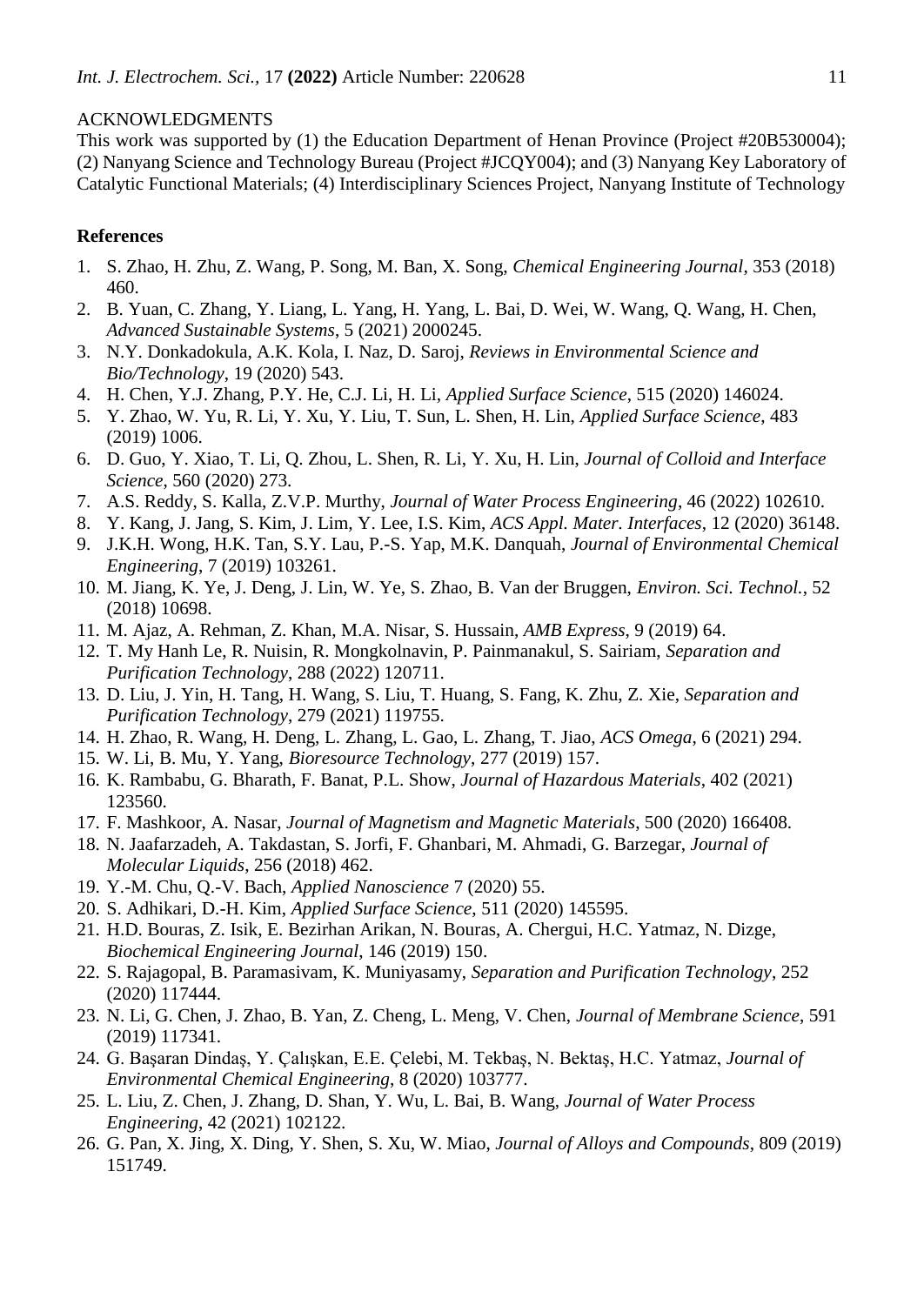- 27. S.R. Yousefi, H.A. Alshamsi, O. Amiri, M. Salavati-Niasari, *Journal of Molecular Liquids*, 337 (2021) 116405.
- 28. A. Singh, S. Kumar, B. Ahmed, R.K. Singh, A.K. Ojha, *Journal of Alloys and Compounds*, 806 (2019) 1368.
- 29. M.S. Kumar, S.H. Sonawane, B.A. Bhanvase, B. Bethi, *Journal of Water Process Engineering*, 23 (2018) 250.
- 30. L. Lin, W. Jiang, M. Bechelany, M. Nasr, J. Jarvis, T. Schaub, R.R. Sapkota, P. Miele, H. Wang, P. Xu, *Chemosphere*, 220 (2019) 921.
- 31. H. Qiu, R. Zhang, Y. Yu, R. Shen, H. Gao, *Science of The Total Environment*, 706 (2020) 136043.
- 32. R. Ata, G. Yıldız Töre, *Journal of Environmental Management*, 233 (2019) 673.
- 33. A. Talaiekhozani, M. Reza Mosayebi, M.A. Fulazzaky, Z. Eskandari, R. Sanayee, *Alexandria Engineering Journal*, 59 (2020) 549.
- 34. S. Dong, L. Cui, W. Zhang, L. Xia, S. Zhou, C.K. Russell, M. Fan, J. Feng, J. Sun, *Chemical Engineering Journal*, 384 (2020) 123279.
- 35. S. Wang, Z. Wu, J. Chen, J. Ma, J. Ying, S. Cui, S. Yu, Y. Hu, J. Zhao, Y. Jia, *Ceramics International*, 45 (2019) 11703.
- 36. N. Bahadur, N. Bhargava, *Journal of Water Process Engineering*, 32 (2019) 100934.
- 37. W.-N. Du, S.-T. Chen, *Journal of Environmental Management*, 206 (2018) 507.
- 38. M.R. Al-Mamun, S. Kader, M.S. Islam, M.Z.H. Khan, *Journal of Environmental Chemical Engineering*, 7 (2019) 103248.
- 39. D. Chen, Y. Cheng, N. Zhou, P. Chen, Y. Wang, K. Li, S. Huo, P. Cheng, P. Peng, R. Zhang, L. Wang, H. Liu, Y. Liu, R. Ruan, *Journal of Cleaner Production*, 268 (2020) 121725.
- 40. Y. Wang, X. Sun, T. Xian, G. Liu, H. Yang, *Optical Materials*, 113 (2021) 110853.
- 41. Y. Chen, D. Fan, L. Huang, Y. Li, Z. Qiu, C. Feng, *Int. J. Electrochem. Sci*, 15 (2020) 11437– 11453.
- 42. Y. Diao, F. Wei, L. Zhang, Q. Zhao, H. Sun, Y. Yao, *Null*, 102 (2022) 1126.
- 43. S. Zhang, B. Li, X. Wang, G. Zhao, B. Hu, Z. Lu, T. Wen, J. Chen, X. Wang, *Chemical Engineering Journal*, 390 (2020) 124642.
- 44. S. Marimuthu, A.J. Antonisamy, S. Malayandi, K. Rajendran, P.-C. Tsai, A. Pugazhendhi, V.K. Ponnusamy, *Journal of Photochemistry and Photobiology B: Biology*, 205 (2020) 111823.
- 45. J. Ai, L. Hu, Z. Zhou, L. Cheng, W. Liu, K. Su, R. Zhang, Z. Chen, W. Li, *Ceramics International*, 46 (2020) 11786.
- 46. W.A.A. Mohamed, I.A. Ibrahem, A.M. El-Sayed, H.R. Galal, H. Handal, H.A. Mousa, A.A. Labib, *Advanced Powder Technology*, 31 (2020) 2555.
- 47. A. Ansari, D. Nematollahi, *Applied Catalysis B: Environmental*, 261 (2020) 118226.
- 48. M. Chen, H. Yang, Z. Song, Y. Gu, Y. Zheng, J. Zhu, A. Wang, L. Fu, *Phyton-International of Experimental Botany*, 90 (2021) 1507.
- 49. D. Wang, D. Li, L. Fu, Y. Zheng, Y. Gu, F. Chen, S. Zhao, *Sensors*, 21 (2021) 8216.
- 50. H. Karimi-Maleh, Y. Orooji, F. Karimi, M. Alizadeh, M. Baghayeri, J. Rouhi, S. Tajik, H. Beitollahi, S. Agarwal, V.K. Gupta, *Biosensors and Bioelectronics* (2021) 113252.
- 51. H. Jiang, A. Xue, Z. Wang, R. Xia, L. Wang, Y. Tang, P. Wan, Y. Chen, *Sustainable Chemistry*, 1 (2020) 345.
- 52. B. Fan, Q. Wang, W. Wu, Q. Zhou, D. Li, Z. Xu, L. Fu, J. Zhu, H. Karimi-Maleh, C.-T. Lin, *Biosensors*, 11 (2021) 155.
- 53. Y. Zheng, D. Wang, X. Li, Z. Wang, Q. Zhou, L. Fu, Y. Yin, D. Creech, *Biosensors*, 11 (2021) 403.
- 54. L. Fu, S. Mao, F. Chen, S. Zhao, W. Su, G. Lai, A. Yu, C.-T. Lin, *Chemosphere*, 297 (2022) 134127.
- 55. H. Karimi-Maleh, A. Khataee, F. Karimi, M. Baghayeri, L. Fu, J. Rouhi, C. Karaman, O. Karaman, R. Boukherroub, *Chemosphere* (2021) 132928.